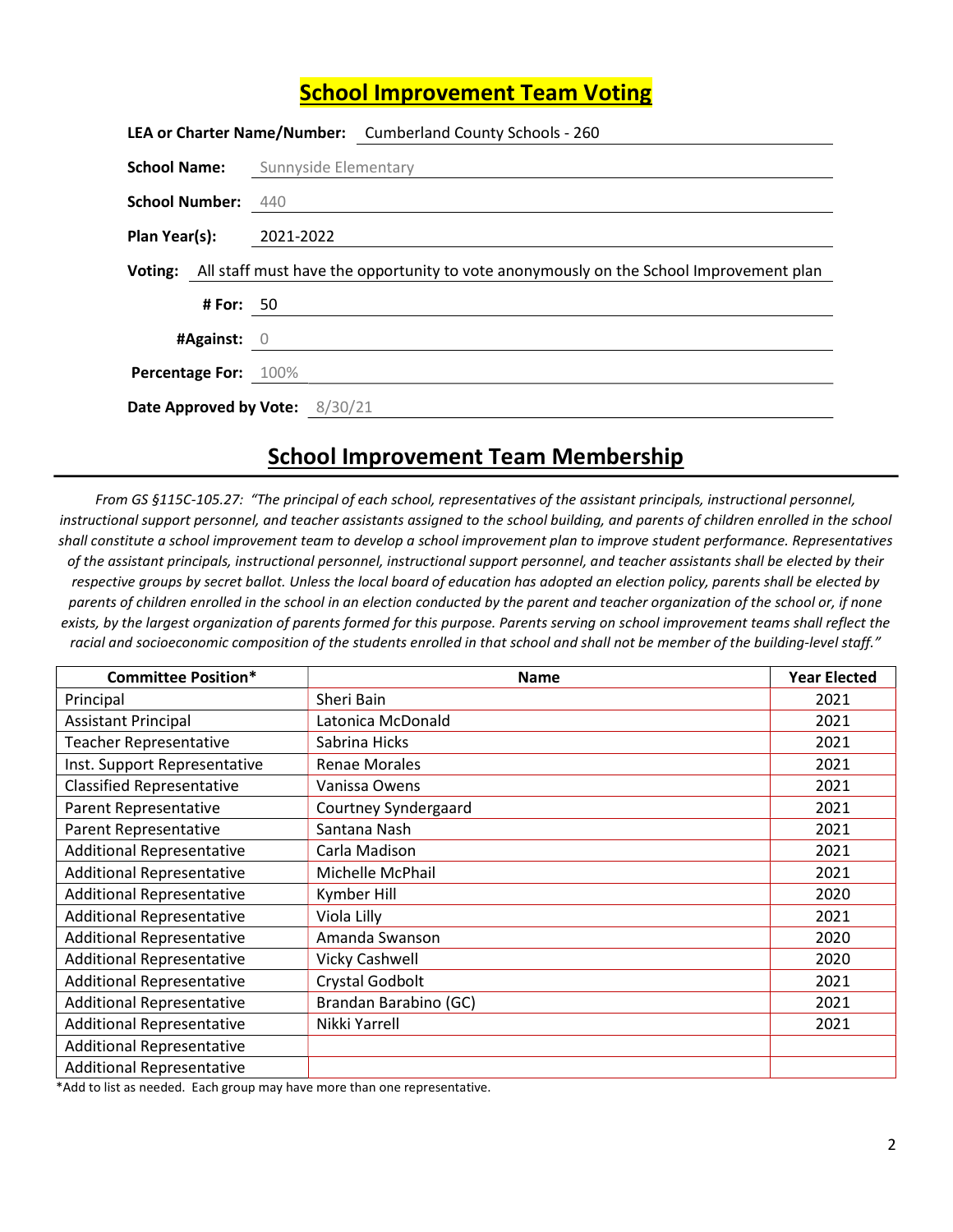## Title II Plan

| Instructions: Complete each cell highlighted in red (content controls will also appear in red when you hover the cursor<br>over them). Refer to the SAMPLE Title II Plan located on page 5 for examples. |                                                                                                                                                                                                  |               |  |  |  |  |  |
|----------------------------------------------------------------------------------------------------------------------------------------------------------------------------------------------------------|--------------------------------------------------------------------------------------------------------------------------------------------------------------------------------------------------|---------------|--|--|--|--|--|
| School:                                                                                                                                                                                                  | Sunnyside Elementary                                                                                                                                                                             |               |  |  |  |  |  |
| 2021-2022<br>Year:                                                                                                                                                                                       |                                                                                                                                                                                                  |               |  |  |  |  |  |
|                                                                                                                                                                                                          |                                                                                                                                                                                                  |               |  |  |  |  |  |
| <b>Description of the Plan</b>                                                                                                                                                                           |                                                                                                                                                                                                  |               |  |  |  |  |  |
| <b>Purpose:</b>                                                                                                                                                                                          | The purpose of this plan is to provide a detailed description of staff development<br>expenditures.                                                                                              |               |  |  |  |  |  |
| <b>Budget Amount</b>                                                                                                                                                                                     |                                                                                                                                                                                                  | <b>AMOUNT</b> |  |  |  |  |  |
| <b>Total Allocation:</b>                                                                                                                                                                                 |                                                                                                                                                                                                  | \$1,538.00    |  |  |  |  |  |
|                                                                                                                                                                                                          |                                                                                                                                                                                                  |               |  |  |  |  |  |
| <b>Budget Breakdown</b>                                                                                                                                                                                  | Briefly describe the title of and purpose for this staff development:                                                                                                                            |               |  |  |  |  |  |
| <b>Staff Development 1</b>                                                                                                                                                                               | EducationAdminWebAdvisior Session on Support for ODD students. Top tips to<br>teach difficult and/or oppositional students. Discover strategies to<br>avoid power struggles and foster learning. |               |  |  |  |  |  |
|                                                                                                                                                                                                          | <b>DESCRIPTION</b>                                                                                                                                                                               | <b>AMOUNT</b> |  |  |  |  |  |
| Personnel:                                                                                                                                                                                               | Kymber Hill, Tiffany Winstead, Alexandria Coscore, Sheila<br>Strickland, Lemuel Webb, and Brandan Barabino                                                                                       |               |  |  |  |  |  |
| <b>Training Materials:</b>                                                                                                                                                                               |                                                                                                                                                                                                  |               |  |  |  |  |  |
| <b>Registration/Fees:</b>                                                                                                                                                                                | \$79.00 @ 6                                                                                                                                                                                      | \$474.00      |  |  |  |  |  |
| Travel:                                                                                                                                                                                                  |                                                                                                                                                                                                  |               |  |  |  |  |  |
| Mileage/Airfare:                                                                                                                                                                                         |                                                                                                                                                                                                  |               |  |  |  |  |  |
| Lodging/Meals:                                                                                                                                                                                           |                                                                                                                                                                                                  |               |  |  |  |  |  |
|                                                                                                                                                                                                          |                                                                                                                                                                                                  |               |  |  |  |  |  |
| <b>Consulting Services:</b>                                                                                                                                                                              |                                                                                                                                                                                                  |               |  |  |  |  |  |
| <b>Follow-up Activities:</b>                                                                                                                                                                             | Attendees share tips and info with entire staff during Team<br>Meeting.                                                                                                                          |               |  |  |  |  |  |
|                                                                                                                                                                                                          | Total for staff development 1:                                                                                                                                                                   | \$474.00      |  |  |  |  |  |
|                                                                                                                                                                                                          |                                                                                                                                                                                                  |               |  |  |  |  |  |
| <b>Budget Breakdown</b>                                                                                                                                                                                  | Briefly describe the title of and purpose for this staff development:                                                                                                                            |               |  |  |  |  |  |
| <b>Staff Development 2</b>                                                                                                                                                                               | Other PD as needed based on data may come at a later date                                                                                                                                        |               |  |  |  |  |  |
|                                                                                                                                                                                                          | <b>DESCRIPTION</b>                                                                                                                                                                               | <b>AMOUNT</b> |  |  |  |  |  |
| Personnel:                                                                                                                                                                                               |                                                                                                                                                                                                  |               |  |  |  |  |  |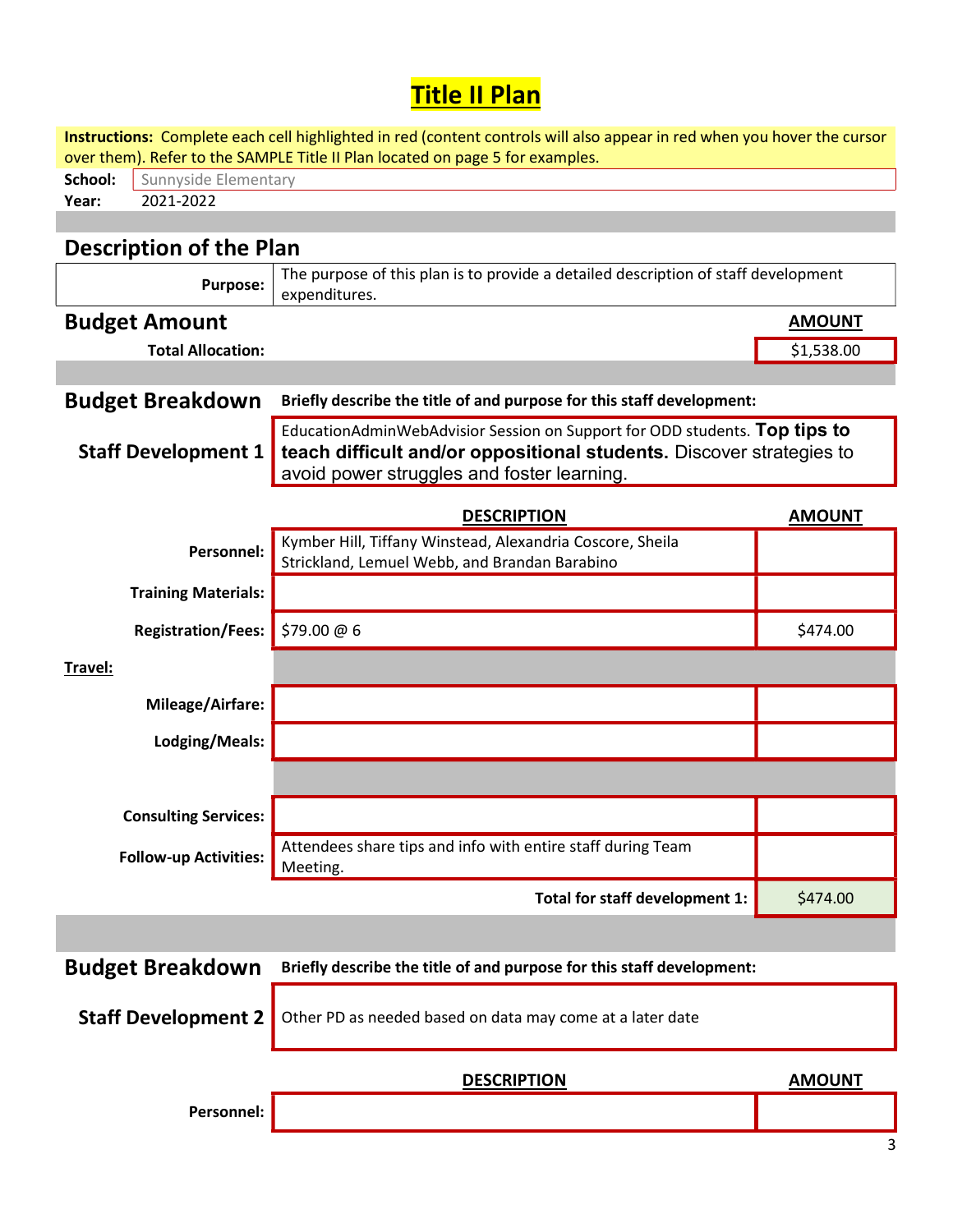| <b>Training Materials:</b>   |                                |          |
|------------------------------|--------------------------------|----------|
| <b>Registration/Fees:</b>    |                                |          |
| Travel:                      |                                |          |
| <b>Mileage/Airfare:</b>      |                                |          |
| Lodging/Meals:               |                                |          |
|                              |                                |          |
| <b>Consulting Services:</b>  |                                |          |
| <b>Follow-up Activities:</b> |                                |          |
|                              | Total for staff development 2: | \$0      |
|                              |                                |          |
|                              | <b>Grand Total</b>             | \$474.00 |